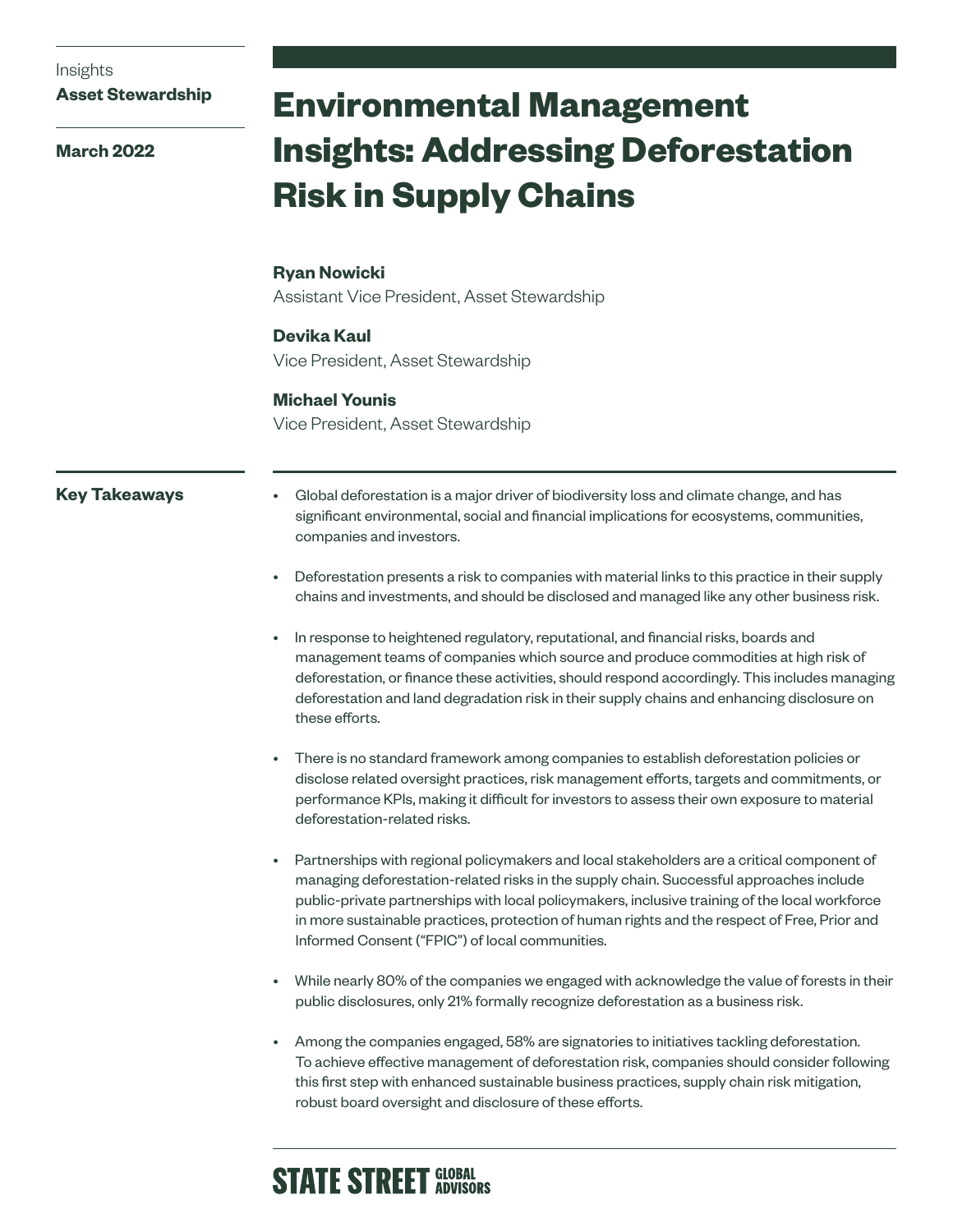#### **Background**

Deforestation is a major driver of biodiversity loss and climate change, and has significant environmental, social and financial implications for ecosystems, communities, companies, and investors. Globally, forests are disappearing at increasing rates. Since 2015, an estimated 10 million hectares of forests have been lost every year, primarily driven by commercial agriculture and production of commodities, including palm oil, soy and cattle.<sup>1</sup>

Forests represent environmental and social value, providing habitat for over 80% of the world's terrestrial biodiversity and supporting livelihoods for human populations living in and near these forests.<sup>2</sup> As critical carbon sinks, forests also play an important role in climate change mitigation, absorbing up to 30% of carbon emissions from industry and fossil fuels every year.<sup>3</sup>

Article 5 of the Paris Climate Agreement<sup>4</sup> recognizes deforestation as a key component of mitigating greenhouse gas (GHG) emissions with the IPCC stating that deforestation and conversion of natural ecosystems to human uses contributes 11% of global GHG emissions.<sup>5</sup> Tropical deforestation alone contributes 7%, mostly driven by the production of agricultural and forest commodities. As the world moves toward achieving net-zero emissions by midcentury, our portfolio companies exposed to deforestation and land degradation in their value chains must consider these topics when adopting long-term climate ambitions.

Deforestation can also have human rights-related implications, resulting in headline, human capital and legal risk for companies with exposure to land degradation practices in their supply chain. This includes the potential displacement of local communities and destruction of areas that provide cultural importance or essential resources such as food, fuel and medicine. $6$ A growing body of evidence has also linked deforestation to outbreaks of infectious disease among local communities and workforces, $^7$  as native animal species are forced out of their habitats to live among human populations.

Global momentum around addressing deforestation and nature loss has accelerated with the launch of the Task Force on Nature-related Financial Disclosures (TNFD)<sup>8</sup> and the focus on nature as part of the COP 26 agenda. Among the various nature-related commitments to come out of the summit, the most pertinent to addressing deforestation was the [Glasgow](https://ukcop26.org/glasgow-leaders-declaration-on-forests-and-land-use/)  [Leaders' Declaration on Forest and Land Use.](https://ukcop26.org/glasgow-leaders-declaration-on-forests-and-land-use/) Countries hosting 90% of global forests, along with financial institutions and companies, signed a pledge to "halt and reverse forest loss and land degradation by 2030 while delivering sustainable development and promoting an inclusive rural transformation."9

For companies contributing to deforestation through their supply chains and investments, these trends represent a significant shift requiring a renewed approach to their services, products and engagement culture with stakeholders. Aside from presenting an inherent business risk, companies with deforestation exposure are facing heightened regulatory, reputational, and financial risk. At State Street Global Advisors, we believe it is important for boards and management to work to manage risks related to deforestation and land degradation in their supply chains and to enhance disclosure around these efforts.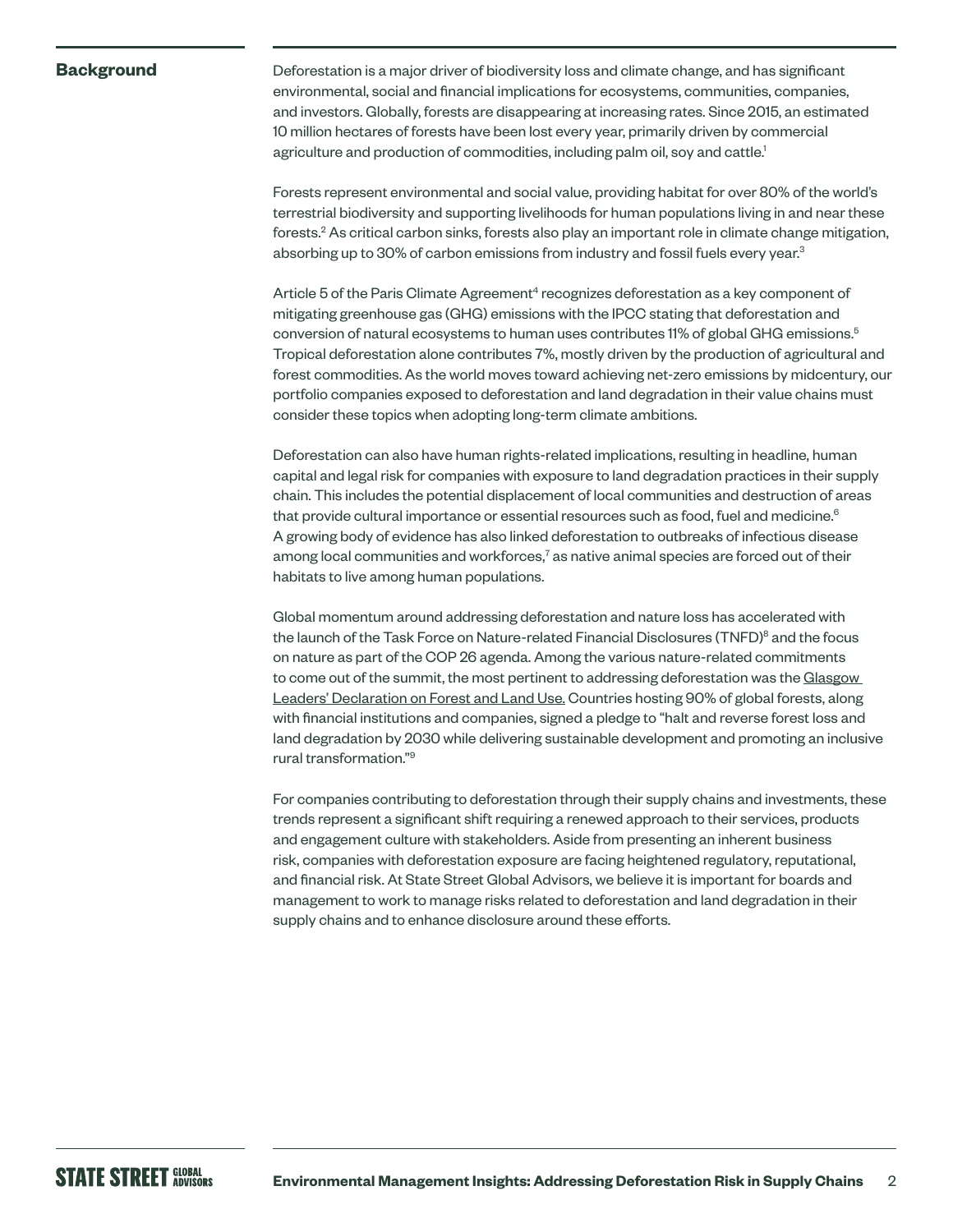# **Stewardship Focus Area: Land Use & Biodiversity**

Deforestation is an increasingly important area of focus for the State Street Global Advisors' Asset Stewardship program. Environmental management — spanning topics that include land use, biodiversity, natural resources and the circular economy — has been a thematic stewardship priority for our program for several years. Effective environmental management encompasses all environmental impacts, within both a company's operations and its supply chain. In 2022, our team will deepen our focus on land use and biodiversity, conducting targeted engagement campaigns, providing guidance to our investee companies and publishing thought leadership on these subjects.

# Deforestation Engagement Campaign

In 2021, we initiated a series of targeted engagements with our investee companies with direct exposure to deforestation in their supply chains — primarily those that source agricultural and forest commodities. Our objective was to learn more about how these companies exercise oversight of their supply chains and how they are managing the various material risks stemming from deforestation.

We relied on existing frameworks, including those from the CDP,<sup>10</sup> Sustainability Accounting Standards Board (SASB),<sup>11</sup> United Nations Environment Program (UNEP),<sup>12</sup> United Nations Global Compact (UNGC),<sup>13</sup> and Ceres<sup>14</sup> to identify high-impact sectors, and engaged 15 of our significant holdings in those sectors to request in-depth engagements (see the Appendix for a list of companies engaged).

We chose to focus on engaging companies in the Food & Beverage and Consumer Goods sectors, due to their usage or production of the core commodities and activities responsible for the majority of agriculture-related deforestation. This includes, but is not limited to, cattle, palm oil, cocoa, leather, rubber, soy, timber and mining.

Our conversations with companies centered on topics including:

- Supply chain risk management;
- Product certifications & industry organizations;
- Participation in the policymaking process;
- Land rights preservation and community stakeholder engagement;
- Human rights and FPIC of local communities;
- Ingredient traceability and identifying high-risk commodities;
- Reputational risk and evolving consumer preferences;
- The shifting regulatory context; and
- Board oversight of deforestation-related risks.

We also engaged with external experts including non-governmental organizations, issue advocates, academic institutions and industry coalitions to understand their perspectives on managing risks related to deforestation. The individuals from these groups helped inform our engagement approach and contextualize our insights gleaned from these conversations.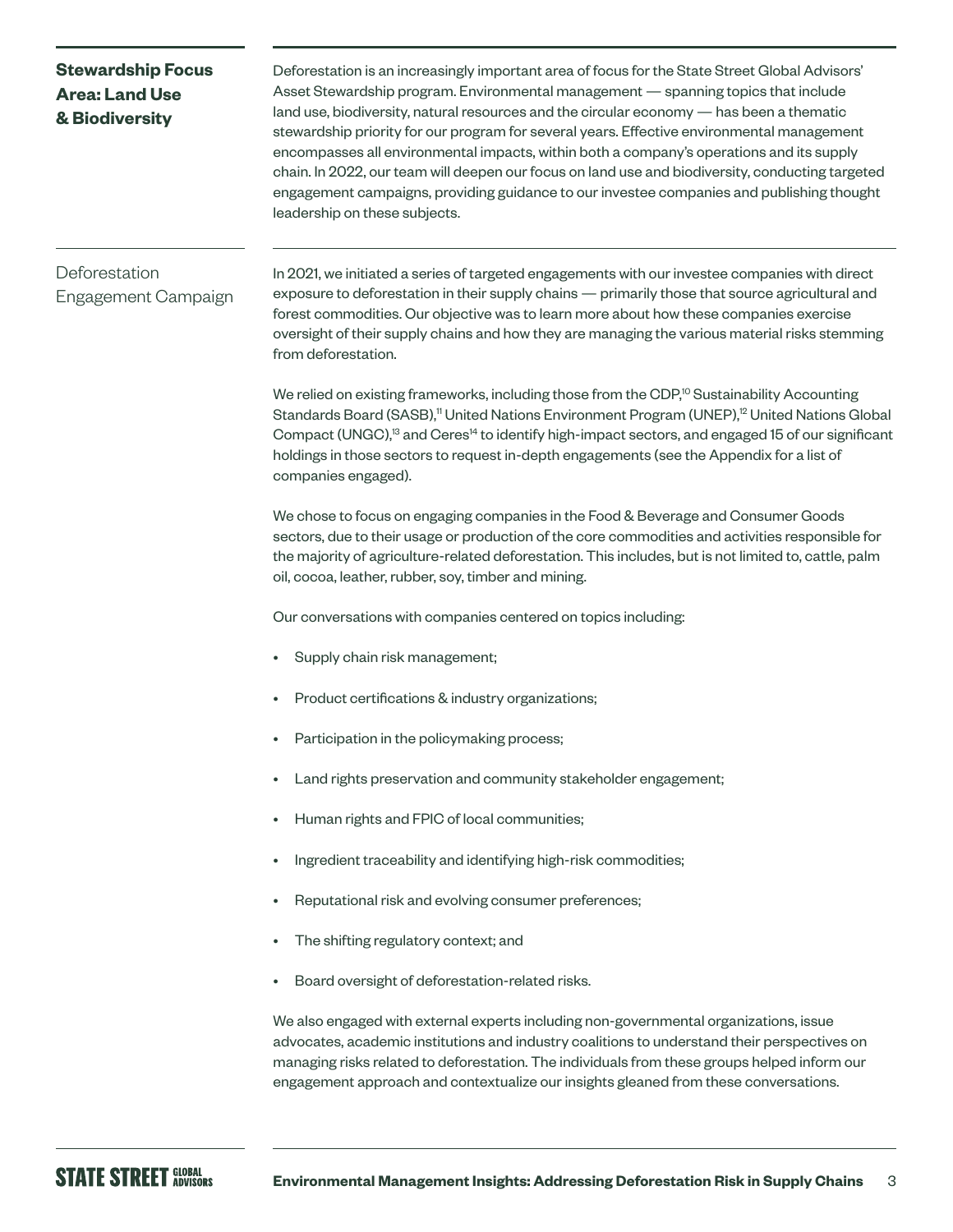#### **Engagement Insights**

As a result of our engagements and review of company disclosure practices, we identified the following key challenges that companies face and some potential best practices they have adopted to identify and address deforestation risks in their supply chain. These insights are discussed in further detail in the sections below.

- **Supply Chain Risk Management** While many of the engaged companies have established supplier code of conducts, ongoing monitoring and non-compliance protocols differentiate leaders from laggards. Challengingly, a lack of industry consensus exists regarding how to engage non-compliant suppliers, stalling the implementation of no-deforestation commitments and allowing product produced on deforested lands to enter global supply chains.
- **Integrity of Auditing Process During the Pandemic** Due to safety concerns of conducting in-person audits during the ongoing pandemic, companies have had to pivot and virtually engage in innovative ways, including satellite monitoring and wearable technology. While the pandemic catalyzed innovation, this remote monitoring should be coupled with a return to recurring on-the-ground engagement to be most effective.
- **Product Certification** Several industry standard-setters play a critical role in defining industry best practices for product certification, but our investee companies echoed the belief that membership and certification are a floor for risk management, not a ceiling.
- **Government Relations and Policymaking Process** Challenges arise for companies when working with local governments with weak land use policies and lax enforcement by authorities. Pragmatic public-private partnerships with local policymakers and international organizations can fortify company efforts to create a more resilient supply chain, protect shareholder value, and benefit local stakeholders.
- **Community Engagement & Protection of Human Rights** While often characterized as an environmental risk, deforestation also presents a number of social risks that companies must consider. Companies should adopt policies that address indigenous rights such as FPIC and broader human rights topics, such as forced or child labor. Strong policies on these topics should be supported by stakeholder engagement in the value chain so that companies will have access to unfiltered information and perspectives from key communities.
- **No-Deforestation Commitments, Metrics & KPIs** In our earlier publication, ["Effective](https://www.ssga.com/library-content/products/esg/climate-risk-disclosure-in-agriculture.pdf)  [Climate-Risk Disclosure in the Agricultural and Forestry Sectors through the Lens of the](https://www.ssga.com/library-content/products/esg/climate-risk-disclosure-in-agriculture.pdf)  [Task Force on Climate-related Financial Disclosures](https://www.ssga.com/library-content/products/esg/climate-risk-disclosure-in-agriculture.pdf)" we highlighted the need for companies in high-impact sectors to set goals to reduce their carbon emissions. Similar timebound goals should be considered when managing deforestation-related risks stemming from key commodities in the supply chain.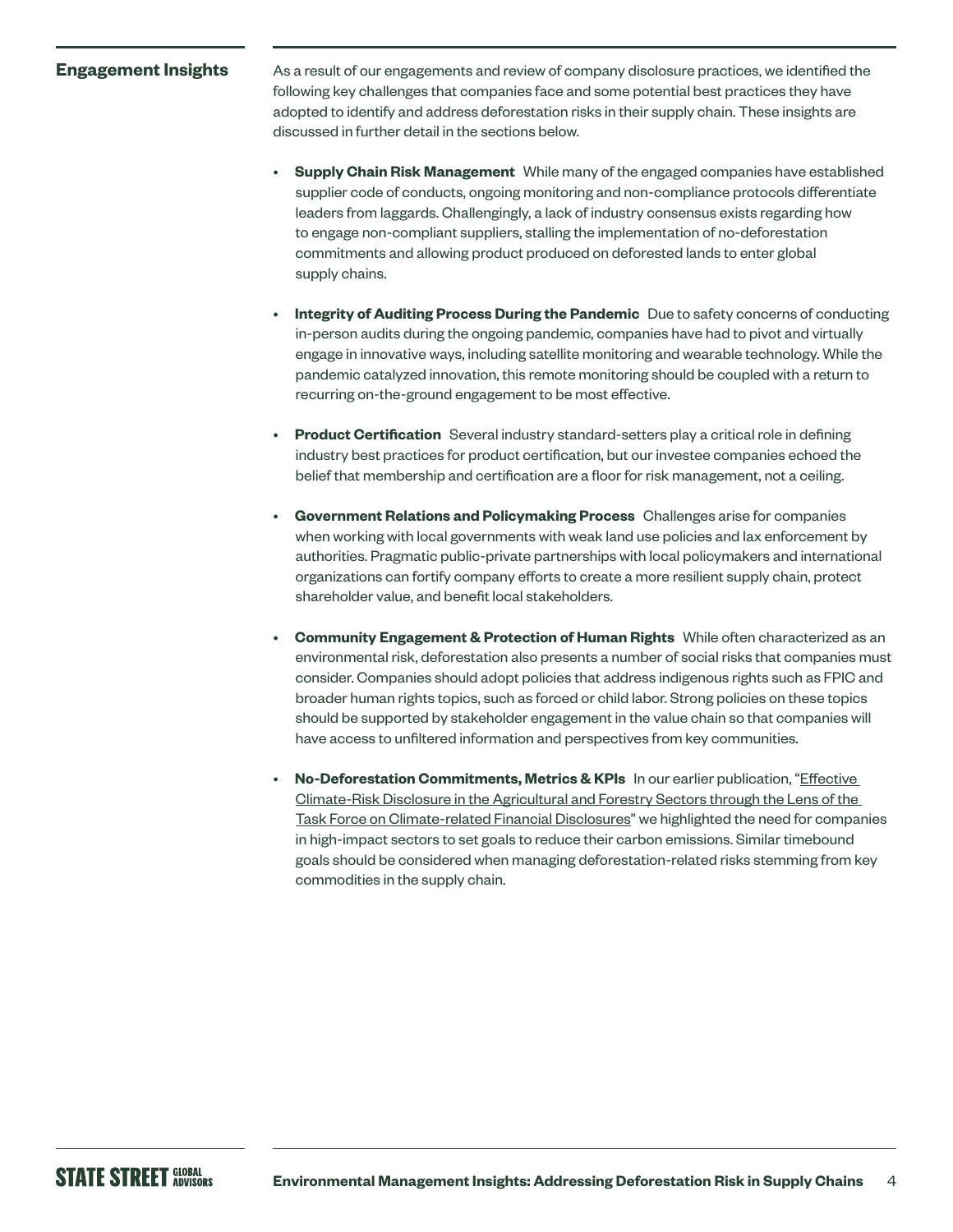## **Disclosure Insights**

The 15 companies we engaged disclose the following information related to deforestation:

- 79% acknowledge the value of forests;
- 58% are signatories to initiatives tackling deforestation;
- 50% have established senior-level oversight and reporting structures for deforestationrelated risks;
- 21% formally recognize deforestation as a business risk; and
- 14% have integrated performance metrics related to deforestation-linked commodities into their executive compensation and broader performance evaluation programs.

# **Disclosure Expectations for Companies**

Companies with exposure to deforestation in their value chain and/or investments should continue to improve their disclosure in the following areas:

- Overarching commitment on deforestation
	- Clarification on nature of commitment ("net-zero" vs "no deforestation")
	- Information on how trade association and industry coalition memberships align with company efforts and commitments
- Board-level oversight and accountability for deforestation and land use-related risks
- Reporting and targets to reduce emissions linked to deforestation
- Conservation or reforestation activity taken by the company
- How deforestation is managed as a business risk
- Quantitative and qualitative metrics covering high-risk commodities across value chain

# Identifying and Mitigating Risks in the Supply Chain

**Supplier Engagement** An end-to-end approach to ongoing supplier engagement is an essential component of risk management for companies with exposure to deforestation-related commodities. In our engagement with **Conagra Brands,** an American consumer packaged goods company, we learned how its Supplier Excellence Program facilitates engagement with the company's vendors. Conagra assesses key suppliers at least annually on ESG risk-related performance and disclosure. This annual sustainability assessment is supplemented by quarterly performance discussions and risk analyses, and regular consultation between all parties to address any operational issues or gaps in disclosure.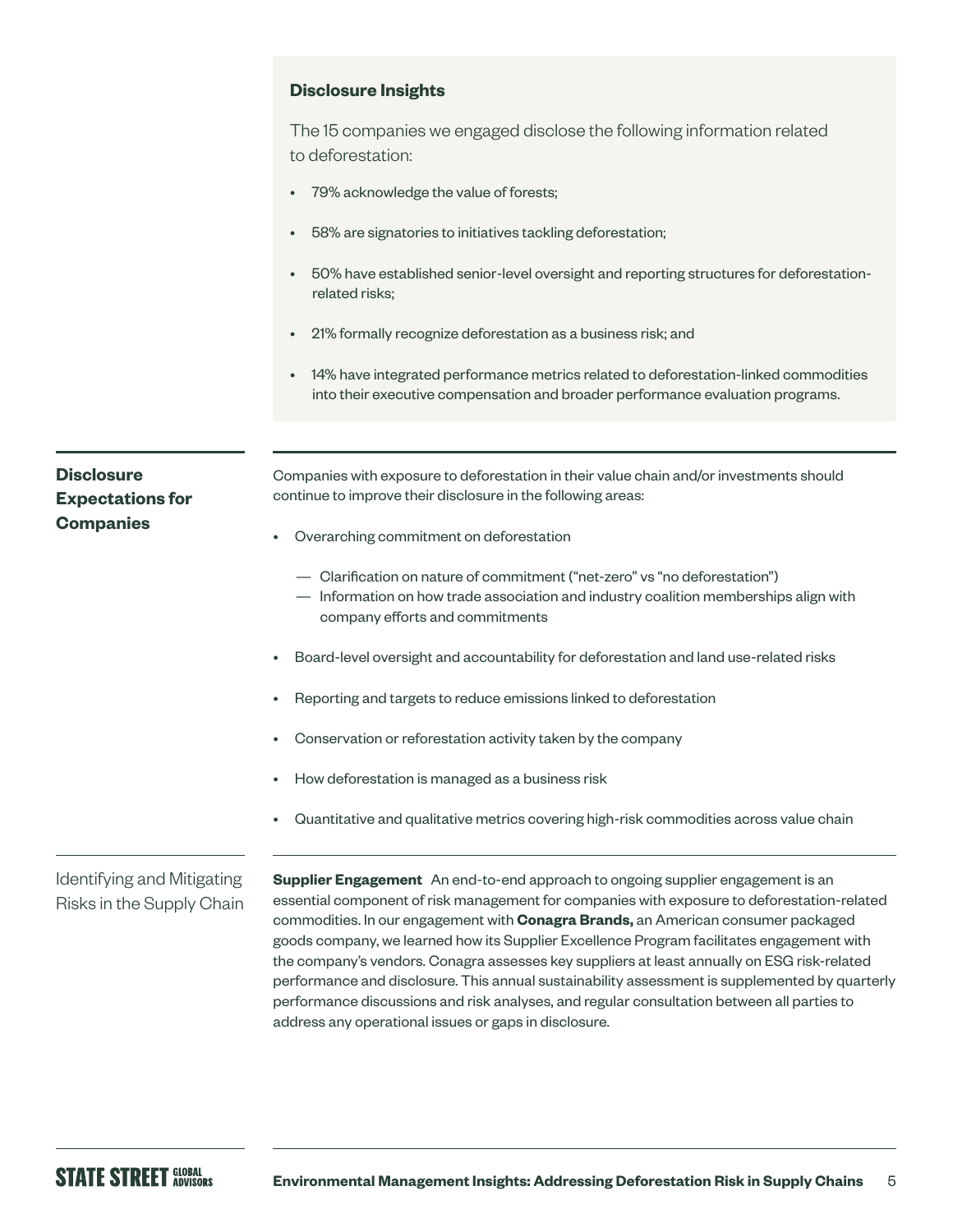| <b>Supplier Monitoring</b>                          | While many of the engaged companies have established supplier code of conducts, ongoing<br>supplier monitoring for compliance with these codes can prove difficult to implement and<br>requires regular independent review. At Hormel Foods Corporation, an American food<br>processing company, the company's South American beef suppliers have ensured their<br>compliance with relevant requirements by creating monitoring systems for farms supplying<br>cattle, leveraging satellite images and geo-referenced maps of farms, deforestation data and<br>information from public agencies regarding embargoed? areas and human rights. This oversight<br>is coupled with independent audits of all environmental monitoring systems.                                                                                                                                                                                                                                                                                                                       |
|-----------------------------------------------------|------------------------------------------------------------------------------------------------------------------------------------------------------------------------------------------------------------------------------------------------------------------------------------------------------------------------------------------------------------------------------------------------------------------------------------------------------------------------------------------------------------------------------------------------------------------------------------------------------------------------------------------------------------------------------------------------------------------------------------------------------------------------------------------------------------------------------------------------------------------------------------------------------------------------------------------------------------------------------------------------------------------------------------------------------------------|
| Supplier Non-Compliance                             | Companies without a defined protocol for dealing with non-compliant suppliers may have<br>greater exposure to deforestation risk and may suffer reputational and/or legal consequences by<br>working with suppliers that are misaligned with policy expectations. We found a lack of consensus<br>on how companies engage with non-compliant suppliers, which can delay the termination of<br>relationships with suppliers that fail to adequately address deforestation. Post Holdings, Inc.,<br>an American consumer packaged goods company, requires its suppliers to follow an annually<br>reviewed code of conduct, and any potential breach of this conduct is reviewed in a consistent<br>and transparent manner. Industry organizations like the Global Food Safety Initiative (GFSI)<br>ensure that third-party operations audits assist in identifying non-compliant suppliers and share<br>this information among members.                                                                                                                            |
| <b>High Risk Commodity</b><br>Exposure              | The investee companies we engaged with shared a variety of approaches to identifying key<br>ingredients in their products, as well as which commodities were most exposed to deforestation<br>risk. These prioritization frameworks were generally holistic, science-based, and dependent<br>on robust supply chain audits. The results of the identification process are paramount, as they<br>inform the metrics and key performance indicators of companies' deforestation policies and<br>commitments. We learned how The Kraft Heinz Company, an American multinational food<br>company partnered with the Rainforest Alliance, an NGO, to expand its forest risk commodities<br>supply chain assessment to include soy. This work included surveying their suppliers, evaluating<br>sustainable product certifications and better understanding sourcing risks based on counties of<br>origin. The findings from this exercise were material, with over a third of the company's global soy<br>volume sourced from potential high-risk counties of origin. |
| COVID-19 Supply Chain<br><b>Auditing Challenges</b> | The global COVID-19 pandemic limited abilities to conduct in-person audits of suppliers,<br>catalyzing innovation in virtual monitoring, while raising questions about the effectiveness of<br>this method in the long-term. Some of our investee companies reported investing further in<br>satellite monitoring capabilities, while others explored new solutions like wearable technology.<br>Post Holdings, Inc equipped on-site employees with Google Glasses to connect with virtual<br>teams to complete multi-party audits in real time. Several of the engaged companies also<br>emphasized the need to maintain employee privacy and ensure that these remote tools don't<br>breach these obligations or trust. Safely fast-tracking the adoption of these new technologies,<br>while preserving employee privacy and protecting against cybersecurity threats, were both<br>expressed as continued focus areas for our investee companies.                                                                                                            |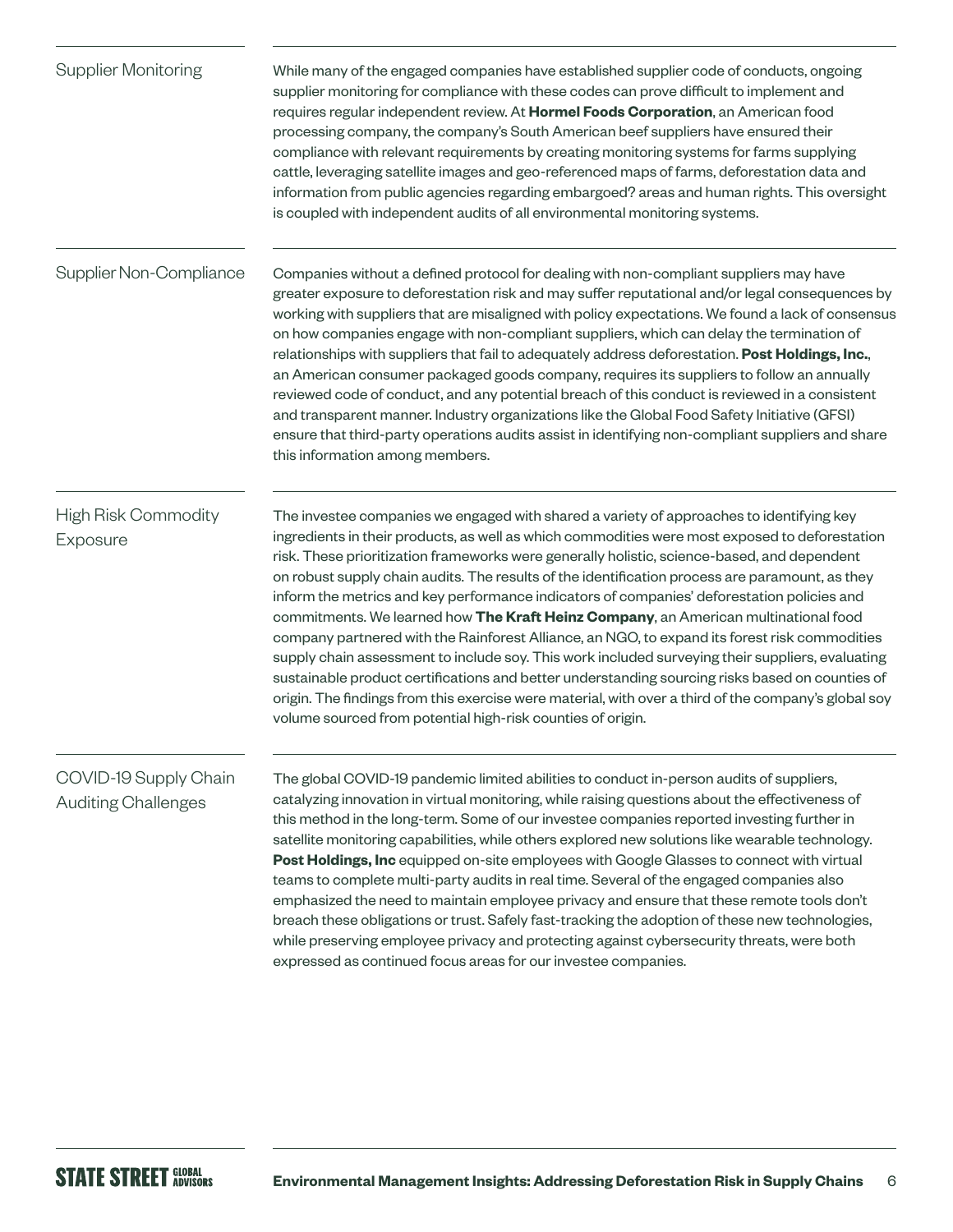# Product Certifications & Industry Organizations

Many of our investee companies emphasized the importance of participating in industry organizations to mitigate risk and work with their suppliers. These organizations provide certifications for companies who fulfill the required environmental and social criteria. Organizations frequently cited in our engagements included:

- the Roundtable on Sustainable Palm Oil (RSPO);
- the Forest Stewardship Council, (FSC);
- the Sustainable Forest Initiative (SFI);
- the Program for Forest Endorsement (PEFC); and
- USDA Organic.

These standard-setters play a critical role in defining industry best practices and encouraging stronger oversight practices, but our investee companies echoed our belief that membership and certification are a floor for risk management, not a ceiling. Compliance with the standards and receiving certification are a strong initial step, but companies cannot be overly reliant on this process and take this as a proxy for total risk mitigation.

# Engaging with Policymakers and Local Governments

Participating in industry coalitions and obtaining certification are valuable in creating more sustainable and resilient supply chains, and mitigating social and reputational risk. However, these mechanisms are largely voluntary, and their effectiveness for member companies depends on the jurisdiction their supply chains are located in. Several investee companies told us of the challenge posed when working with local governments with weak land use policies and lax enforcement by authorities. To achieve the systemic change required to meet the 2030 Glasgow pledge, and to mitigate continued environmental and social risk stemming from deforestation practices, companies may need to consider how to best participate in the policymaking conversation.

Highlighting the outsized impact one company's efforts can have in this process, **Mondelez International, Inc**., an American multinational confectionery, food, holding and beverage and snack food company, has spent ten years fostering multi-lateral public-private partnerships in one of its critical supply chain domiciles, sub-Saharan Africa. In Ghana, the company developed "Cocoa Life",<sup>15</sup> a program which incentivizes cocoa farmers to adopt more sustainable practices through increased economic benefits like achieving higher yields using less fertilizers and land. Mondelez built on this progress by announcing a formal partnership with the Forest Commission of Ghana, Cocoa Board and United Nations Development Program ("UNDP") to reduce deforestation and forest degradation in the country while simultaneously reducing emissions in its cocoa supply chain.

Pragmatic public-private partnerships with local policymakers and international organizations can fortify company efforts to improve supply chain resilience, protect shareholder value, and benefit local stakeholders.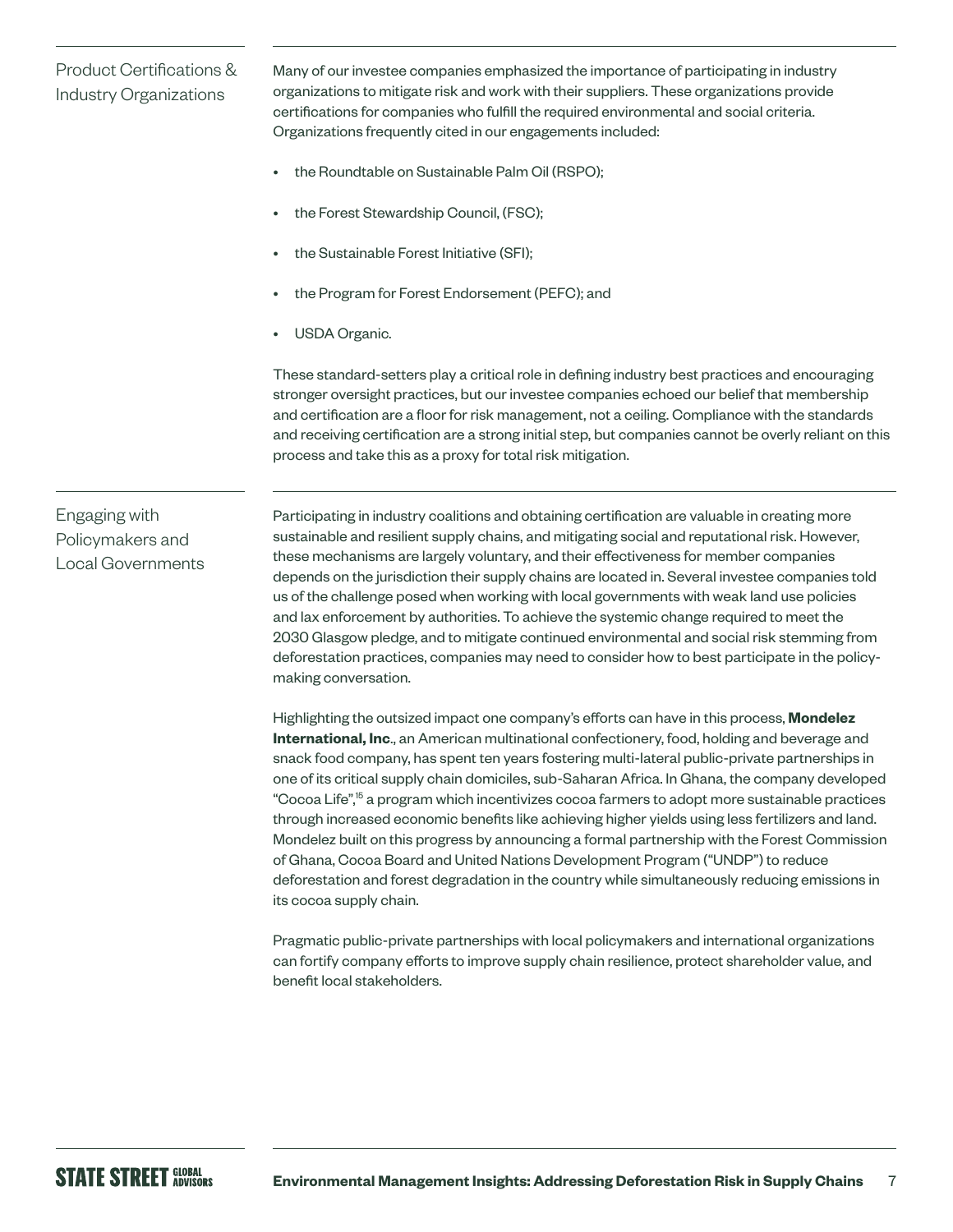Addressing Evolving Shareholder & Stakeholder Expectations

In recent years, evolving consumer preferences and increased awareness of deforestation's impacts—particularly its contribution to biodiversity loss and climate change—have led issue advocates and investors to demand enhanced disclosure from companies exposed to deforestation risk. Since 2016, 11 deforestation-related shareholder proposals have been submitted to a shareholder vote, with two of them receiving majority support for the first time in 2021.16 Following the submission of one such proposal at **Procter & Gamble**, an American multinational consumer goods corporation, requesting that the company report on efforts to eliminate deforestation from its forest pulp and palm oil supply chain, Procter & Gamble responded across several fronts. These actions included implementing public grievance reporting, strengthening its palm oil sourcing policy, advancing company conservation and restoration efforts and accelerating its RSPO certification targets to 2021 from 2022. Investors, issue advocates and consumers will likely continue to hold companies accountable through deforestation-related shareholder proposals moving forward, and boards should prepare to strengthen their disclosure efforts and management oversight accordingly.

Preserving Land Rights and Engaging with Community **Stakeholders** 

Effective approaches to acting on deforestation-related commitments must consider the land rights and livelihoods of local people, particularly indigenous communities. As part of **Bunge Limited's** commitment to reaching deforestation-free value chains by 2025, we learned how the American agribusiness and food company engages with farmers to protect native vegetation and establishes incentives to support this shift to more sustainable value chains. This process includes fairly compensating farmers who commit to sustainable agricultural practices and avoid negative conversion, discouraging the practice of converting forested land to agriculture in favor of expanding across areas already open for production.

Protecting Human Rights and Respecting FPIC of Local Communities

A critical component of fostering sustainable value chains is the protection of human rights and respect of FPIC of local communities. Responding to feedback from issue advocates, **Kellogg Company**, an American multinational food manufacturing company, materially revised its deforestation-related commitments to protect local stakeholders in the communities with exposure to its supply chain. These pledges include immediately suspending company groups which perpetrate threats and violence towards human rights advocates, communities and workers. The company also committed to participate in and fund jurisdictional and landscape approaches which fully respect the FPIC of local communities.

Establishing Deforestation Policies and Commitments

Several of the companies we engaged with have committed to establishing no-deforestation ambitions within their supply chains covering key commodities. These policies tend to have time horizons ranging from 2025 to 2030, in line with the global pledge made at COP26. In the absence of a common industry disclosure framework on this subject, the implementation and associated disclosure of these plans varies by company. **The Kroger Co.**, an American retail company that operates supermarkets and multi-department stores, articulated its commitment to source from deforestation-free processes across its four key commodities of palm oil, beef, soy and pulp/paper/timber, with varying implementation mechanisms and certifications for each commodity.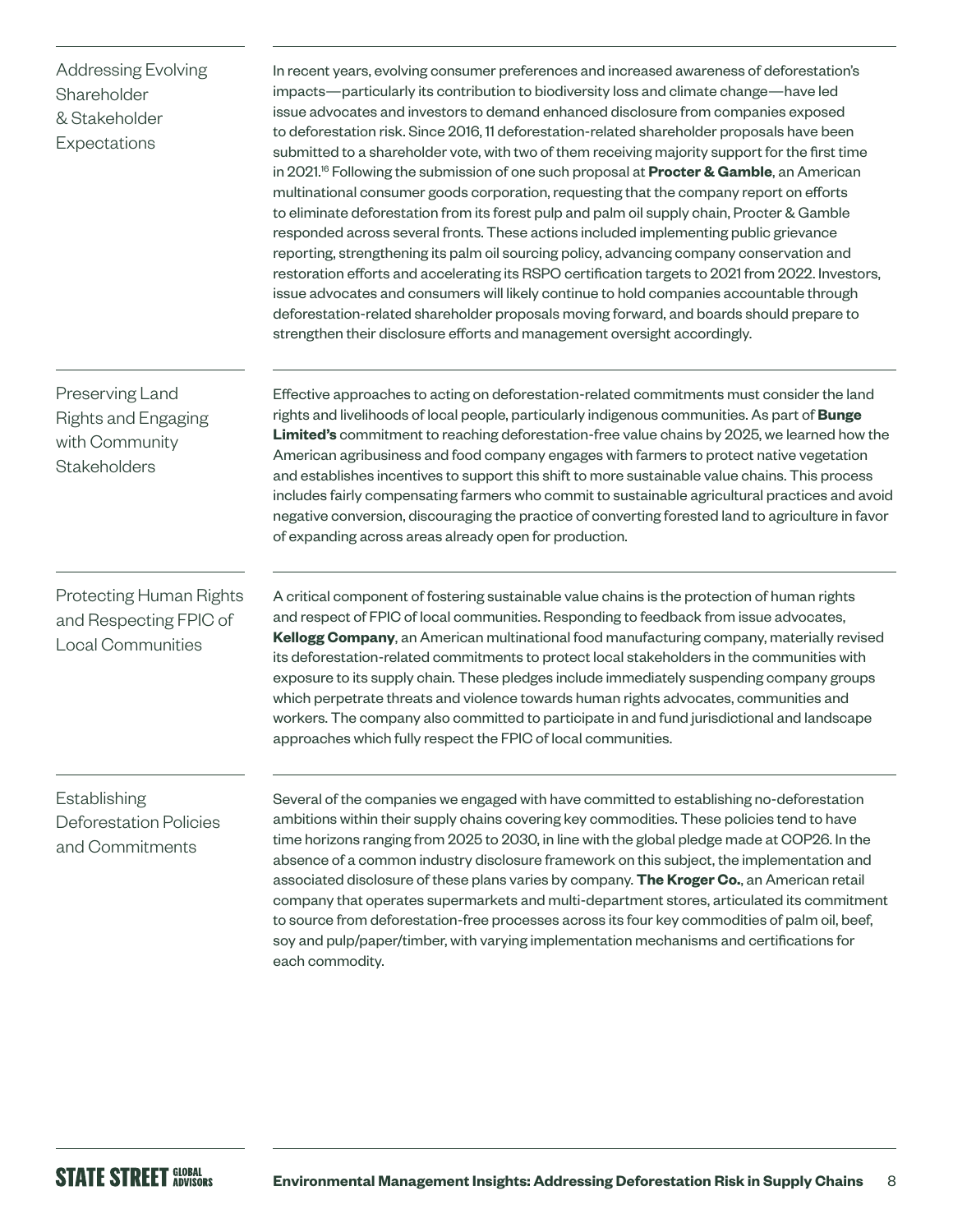## Measuring Success

As companies navigate the aforementioned challenges, there are a range of deforestationrelated metrics and KPIs being used to measure success. High-level goals are typically supported by commodity-specific objectives on varying timelines, and progress against these objectives is shared with management, the board and shareholders. For example, **The Campbell Soup Company**, an American processed food and snack company is focused on reaching 100% of its suppliers passing a social compliance audit by 2025, while achieving equal success in determining accurate country of origin traceability on products derived from high-risk commodities. **Mondelez International Inc**. continues to report on 10 KPIs associated with its Cocoa Life project, covering target topics in the value chain, including elimination of child labor, supplier compliance certification, and ingredient traceability. **Clorox Company**, an American global manufacturer and marketer of consumer and professional products has committed to halve the amount of virgin plastic and virgin fiber used in packaging by 2030.

To build on these initial efforts, stakeholders in our engagements expressed the need for a standardized disclosure framework that provides added transparency on how companies are performing against any deforestation-related targets and commitments. Benefits cited include defining relative and absolute performance thresholds and incentivizing the adoption of better practices among industry peers.

# **Conclusion**

At State Street Global Advisors, we believe that global deforestation — namely its direct linkage to biodiversity loss and climate change — presents a risk to companies with material exposure to this practice in their supply chains and investments, and should be disclosed and managed like any other business risk. This perspective, along with our fiduciary duty to act on behalf of our clients' long-term interests, informs our asset stewardship efforts on this topic. By sharing these insights from our targeted engagement campaign and analysis of public disclosures, our intention is to equip Boards to more effectively respond to the threat of deforestation. Building on these insights, we intend to provide further guidance in 2022 to our investee companies on this critical issue.

Companies in high-exposure sectors are taking various steps to address risks related to global deforestation in their supply chain and investments, but there are a number of challenges they face while identifying and remediating these issues. We will continue to engage with companies to inform our ongoing efforts in this space. Please reach out to our team at GovernanceTeam@ssga. com to request an engagement on this important topic.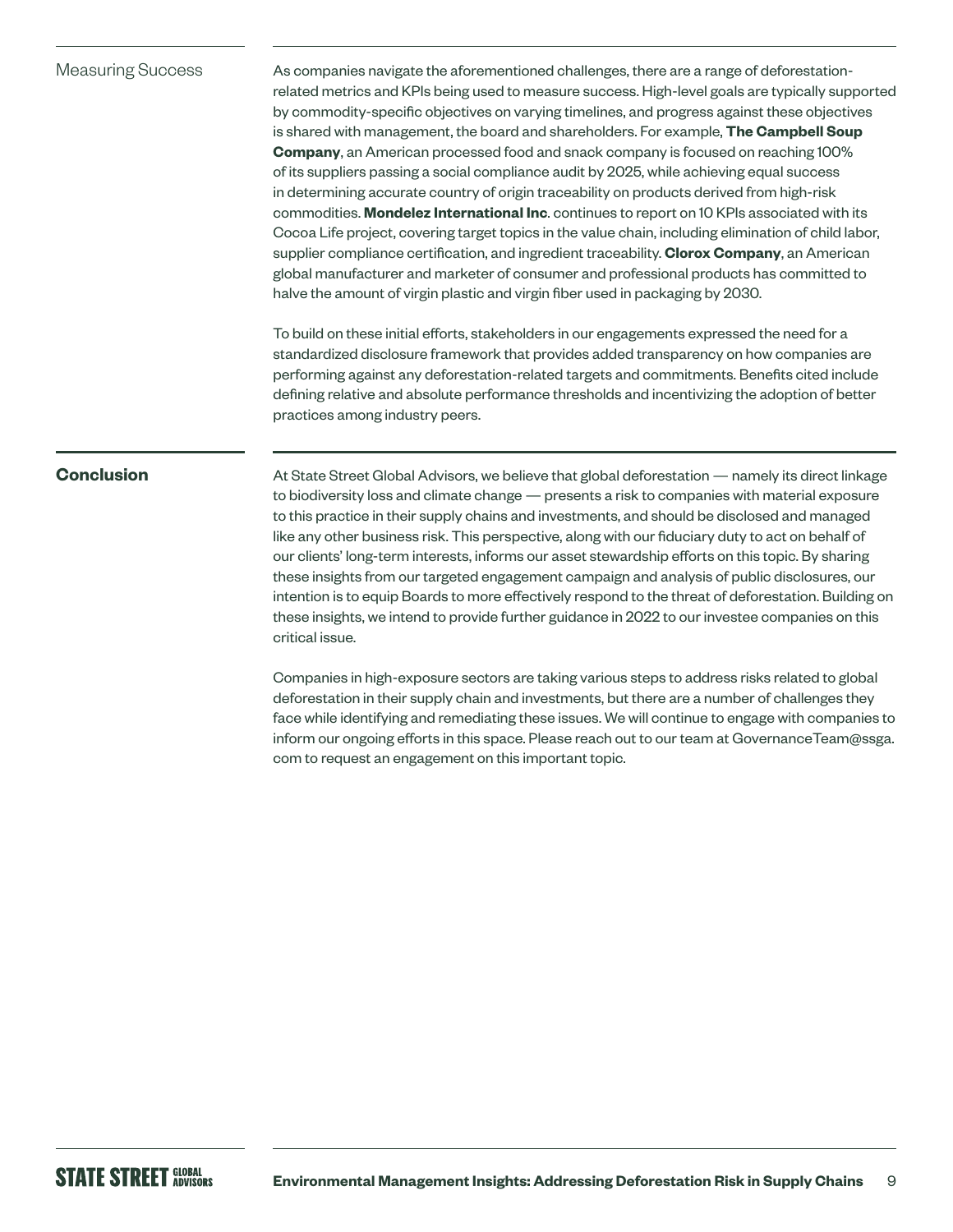## **Appendix: Companies Engaged as Part of Deforestation Engagement Campaign**

| <b>Company Name</b>             | <b>Market/Country</b> | <b>Sector</b>                            |
|---------------------------------|-----------------------|------------------------------------------|
| <b>AGCO Corporation</b>         | <b>United States</b>  | Resource Transformation                  |
| <b>Bunge Limited</b>            | <b>United States</b>  | Food & Beverage                          |
| Campbell Soup Company           | <b>United States</b>  | Food & Beverage                          |
| Conagra Brands, Inc.            | <b>United States</b>  | Food & Beverage                          |
| Darden Restaurants, Inc.        | <b>United States</b>  | Food & Beverage                          |
| <b>Hormel Foods Corporation</b> | <b>United States</b>  | Food & Beverage                          |
| Kellogg Company                 | <b>United States</b>  | Food & Beverage                          |
| Mondelez International, Inc.    | <b>United States</b>  | Food & Beverage                          |
| Post Holdings, Inc.             | <b>United States</b>  | Food & Beverage                          |
| The Clorox Company              | <b>United States</b>  | Consumer Goods                           |
| The J.M. Smucker Company        | <b>United States</b>  | Food & Beverage                          |
| The Kraft Heinz Company         | <b>United States</b>  | Food & Beverage                          |
| The Procter & Gamble Company    | <b>United States</b>  | <b>Consumer Goods</b>                    |
| The Kroger Co.                  | <b>United States</b>  | Food & Beverage                          |
| Weyerhaeuser Company            | <b>United States</b>  | Renewable Resources & Alternative Energy |

- **Endnotes** 1 Global Forest Resources Assessment 2020 Key findings" *Food and Agriculture Organization of the United Nations*. (2020) [http://fao.org/3/CA8753EN/](http://www.fao.org/3/CA8753EN/CA8753EN.pdf) [CA8753EN.pdf.](http://www.fao.org/3/CA8753EN/CA8753EN.pdf)
	- 2 "Forests Sourcebook: Practical Guidance For Sustaining Forests In Development Cooperation" *World Bank-WWF Alliance for Forest Conservation and Sustainable Use* (2008) World Bank Document.
	- Labbate, Gabriel. "Deforestation Factsheet", *United Nations Environment Programme*, (April 2021), ([https://wedocs.unep.org/bitstream/](https://wedocs.unep.org/bitstream/handle/20.500.11822/35851/DF.pdf) [handle/20.500.11822/35851/DF.pdf.](https://wedocs.unep.org/bitstream/handle/20.500.11822/35851/DF.pdf)
	- "Paris Agreement". United Nations Framework [Convention on Climate Change. \(April 2016\).](https://unfccc.int/sites/default/files/english_paris_agreement.pdf)
	- 5 "Climate Change and Land: An IPCC Special Report on climate change, desertification, land degradation, sustainable land management, food security, and greenhouse gas fluxes in terrestrial ecosystems", *Intergovernmental Panel on Climate Change,* (January 2020), [https://ipcc.ch/site/assets/uploads/](https://www.ipcc.ch/site/assets/uploads/sites/4/2020/02/SPM_Updated-Jan20.pdf) [sites/4/2020/02/SPM\\_Updated-Jan20.pdf.](https://www.ipcc.ch/site/assets/uploads/sites/4/2020/02/SPM_Updated-Jan20.pdf)
	- 6 "Indonesia: Indigenous Peoples Losing Their Forests" Human Rights Watch (September 2019) hrw.org/ [news/2019/09/22/indonesia-indigenous-peoples](http://www.hrw.org/ news/2019/09/22/indonesia-indigenous-peoples-losing-their-forests#)[losing-their-forests#](http://www.hrw.org/ news/2019/09/22/indonesia-indigenous-peoples-losing-their-forests#).
	- 7 Gross, Anna. Schipani, Andres. Palma, Stefania. Findlay, Stephanie. "Global Deforestation Accelerates During the Pandemic", *The Financial Times*, (August 2020), [https://ft.com/content/b72e3969-522c-4e83-b431](https://www.ft.com/content/b72e3969-522c-4e83-b431-c0b498754b2d) [c0b498754b2d](https://www.ft.com/content/b72e3969-522c-4e83-b431-c0b498754b2d).
	- 8 "The TNFD Nature-related & Opportunity Management and Disclosure Framework" Taskforce on Naturerelated Financial Disclosures, (March 2020) [https://tnfd.](https://tnfd.global/wp-content/uploads/2022/03/220321-TNFD-framework-beta-v0.1-Exec-Summary-FINAL.pdf) [global/wp-content/uploads/2022/03/220321-TNFD](https://tnfd.global/wp-content/uploads/2022/03/220321-TNFD-framework-beta-v0.1-Exec-Summary-FINAL.pdf)[framework-beta-v0.1-Exec-Summary-FINAL.pdf](https://tnfd.global/wp-content/uploads/2022/03/220321-TNFD-framework-beta-v0.1-Exec-Summary-FINAL.pdf).
- 9 "Glasgow Leaders' Declaration on Forests and Land Use", *UN Climate Change Conference UK 2021*, (February 2021), [https://ukcop26.org/glasgow-leaders](https://ukcop26.org/glasgow-leaders-declaration-on-forests-and-land-use/)[declaration-on-forests-and-land-use/.](https://ukcop26.org/glasgow-leaders-declaration-on-forests-and-land-use/)
- 10 "The Collective Effort to End Deforestation: A Pathway For Companies to Raise Their Ambition", *CDP*, (March 2021), [https://cdn.cdp.net/cdp-production/cms/reports/](https://cdn.cdp.net/cdp-production/cms/reports/documents/000/005/630/original/CDP_Forests_analysis_report_2020.pdf?1616334771) [documents/000/005/630/original/CDP\\_Forests\\_](https://cdn.cdp.net/cdp-production/cms/reports/documents/000/005/630/original/CDP_Forests_analysis_report_2020.pdf?1616334771) [analysis\\_report\\_2020.pdf?1616334771.](https://cdn.cdp.net/cdp-production/cms/reports/documents/000/005/630/original/CDP_Forests_analysis_report_2020.pdf?1616334771)
- 11 "Processed Foods: Sustainability Accounting Standard", *Sustainability Accounting Standards Board*, (October 2018) [https://www.sasb.org/wp-content/](https://www.sasb.org/wp-content/uploads/2018/11/Processed_Foods_Standard_2018.pdf) [uploads/2018/11/Processed\\_Foods\\_Standard\\_2018.pdf](https://www.sasb.org/wp-content/uploads/2018/11/Processed_Foods_Standard_2018.pdf).
- 12 Labbate, Gabriel. "Deforestation Factsheet", *United Nations Environment Programme*, (April 2021), [https://wedocs.unep.org/bitstream/](https://wedocs.unep.org/bitstream/handle/20.500.11822/35851/DF.pdf) [handle/20.500.11822/35851/DF.pdf.](https://wedocs.unep.org/bitstream/handle/20.500.11822/35851/DF.pdf)
- 13 "A Spotlight on Sustainable Supply Chain & Procurement", *United Nations Global Compact* (December 2021), [https://unglobalcompact.org/take](https://www.unglobalcompact.org/take-action/leadership/integrate-sustainability/roadmap/supply-chain)[action/leadership/integrate-sustainability/roadmap/](https://www.unglobalcompact.org/take-action/leadership/integrate-sustainability/roadmap/supply-chain) [supply-chain](https://www.unglobalcompact.org/take-action/leadership/integrate-sustainability/roadmap/supply-chain).
- 14 "The Investor Guide to Deforestation and Climate Change", *Ceres*, (June 2020), [https://ceres.org/sites/](https://www.ceres.org/sites/default/files/reports/2020-06/Ceres%20Investor%20Guide%20FINAL%20June%2029.pdf) [default/files/reports/2020-06/Ceres%20Investor%20](https://www.ceres.org/sites/default/files/reports/2020-06/Ceres%20Investor%20Guide%20FINAL%20June%2029.pdf) [Guide%20FINAL%20June%2029.pdf](https://www.ceres.org/sites/default/files/reports/2020-06/Ceres%20Investor%20Guide%20FINAL%20June%2029.pdf).
- 15 Van Cutsem, Cedric. "Action Plans to Protect and Restore Forests, with Farmers at the Heart", Cocoa Life: *Mondelez International*, (March 2019). [https://cocoalife.org/progress/action-plans-to](https://www.cocoalife.org/progress/action-plans-to-protect-and-restore-forests-with-cocoa-life-farmers-at-the-heart)[protect-and-restore-forests-with-cocoa-life](https://www.cocoalife.org/progress/action-plans-to-protect-and-restore-forests-with-cocoa-life-farmers-at-the-heart)[farmers-at-the-heart](https://www.cocoalife.org/progress/action-plans-to-protect-and-restore-forests-with-cocoa-life-farmers-at-the-heart).
- 16 Dhanasarnsombat, Sansanee. "Deforestation Shareholder Proposals Wins Signals a Shift", *Bloomberg Law*, (August 2021). [https://news.](https://news.bloomberglaw.com/bloomberg-law-analysis/analysis-deforestation-shareholder-proposal-wins-signal-a-shift) [bloomberglaw.com/bloomberg-law-analysis/analysis](https://news.bloomberglaw.com/bloomberg-law-analysis/analysis-deforestation-shareholder-proposal-wins-signal-a-shift)[deforestation-shareholder-proposal-wins-signal-a-shift.](https://news.bloomberglaw.com/bloomberg-law-analysis/analysis-deforestation-shareholder-proposal-wins-signal-a-shift)